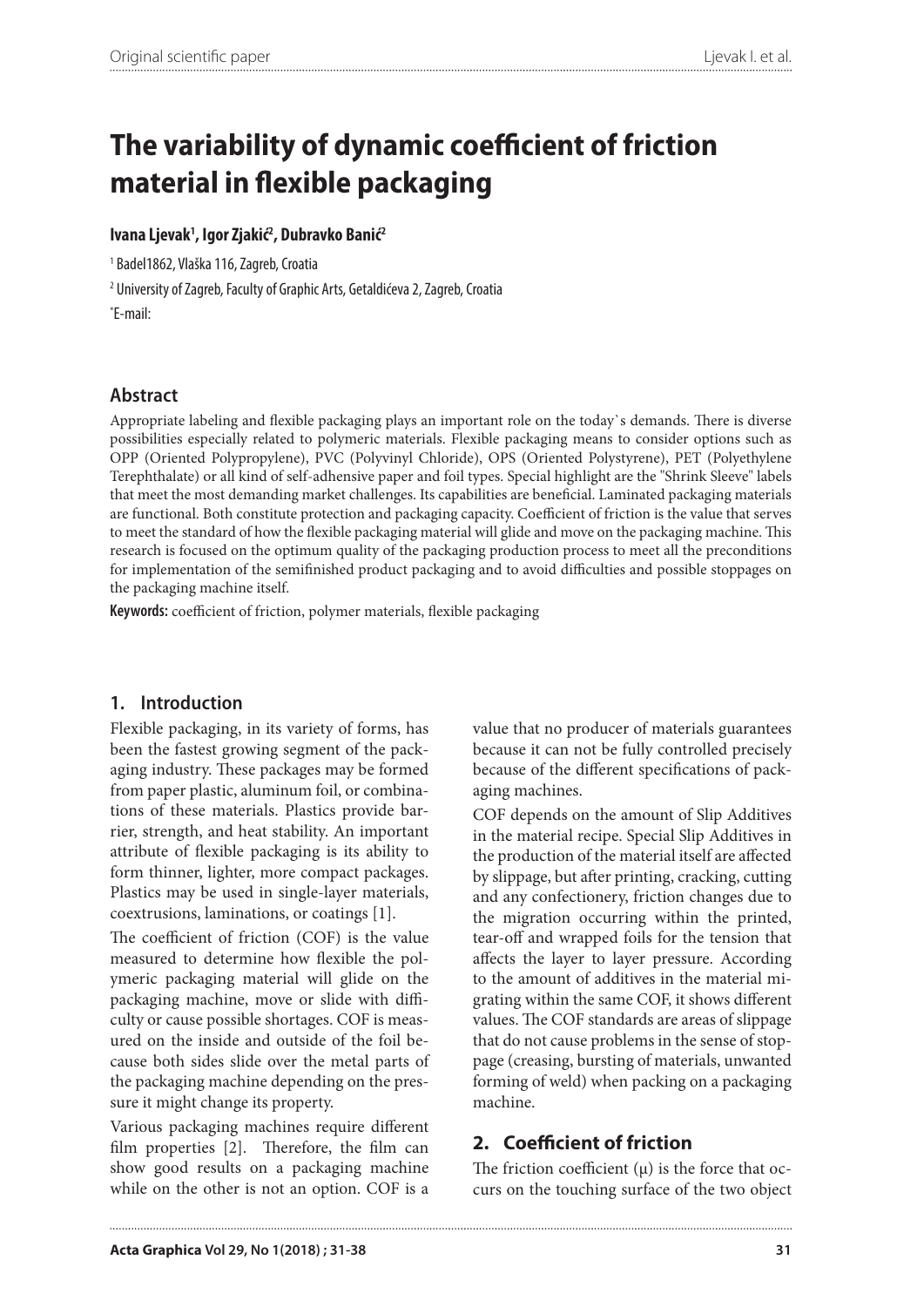when moving one object on the surface of the other object and which makes it difficult for the movement (dynamic friction force) or prevents motion (static friction force). Depending on the roughness and chemical composition of surfaces that touch, their moisture or lubricity, and how the body moves (the biggest factor of friction is the static, less friction factor gliding, the least friction factor rolling) [3]. The friction factor measurement unit moves between 0 <1. The friction factor can be determined using a variable inclination slope so that the angle α is determined by which the object begins to measure roll down of the slope,  $\mu = \tan \alpha$  [4]. Static coeficient of friction. The force increases linearly to a maximum which represents the static frictional force Fs. Measurements made at a high friction drag permit the dynamic coefficient of friction to be calculated, but not the static coefficient of friction. The static coefficient of friction μs is given by the equation:

$$
\mu s = \frac{F s}{F p} \tag{11}
$$

where Fs is the static frictional force, expressed in newtons; Fp is the normal force exerted by the mass of the sled, expressed in newtons  $(-1,90 \text{ N}).$ 

Dynamic coefficient of friction. The frictional force acting during the sliding motion often differs from the constant value which would exist in an ideal situation due to secondary effects related to increasing path length.

The dynamic frictional force FD is the average force over the first 6 cm of movement after the start of relative movement between the surfaces in contact, neglecting the static force peak Fp. The dynamic coefficient of friction μD is calculated from the dynamic frictional force using the equation:

$$
\mu D = \frac{FD}{Fp} \tag{2}
$$

where FD is the dynamic frictional force, expressed in newtons; Fp is the normal force exerted by the mass of the sled, expressed in newtons (- 1,96 N).

The inertia of the mass of the sled induces an additional force at the start of the sled movement; thus the coefficient of friction differs from its true value by an amount  $\Delta$  given by:

$$
\Delta = \frac{v}{g} \sqrt{\frac{D}{m}} \tag{3}
$$

where v is the speed of the sled relative to the table (100 mm/min); m is the mass of the sled (200 g); g is the acceleration due to gravity  $(9,810 \text{ mm/s}^2)$ ; D is the friction drag  $(2 \text{ N/cm})$  $= 2x10^3$  g/s<sup>2</sup>).

Under this conditions, the overshoot of the coefficient of friction is 0,005. In the worst case at a low coefficient of friction of 0,2 the overshoot equals an error of 2,5%.

#### **3. Materials and methods**

The coefficient of friction on the packaging flexibles occurs on the inside and outside of the material, and as such is of great importance because it can reduce the efficiency of the packing machine. Flexographic printing proved to be such a useful technique in the packaging industry. One of the advancing segments of the packaging industry is its flexible packaging, with the flexible plastic component being the most prominent among them [6].

#### **3.1. Films and laminates**

Films are materials with a nominal thickness not exceeding 250 µm. Monofilms are homogeneous films made of one material. To manufacture a film for printing purposes, the following are primarily use PE, PP, PET, PVC, PA, PS, PC. Multilayer films are also called complex films and those obtained in the lamination process are called laminates. Laminates next to plastic films are one of the basic polymeric substrates. They are manufactured by combining two or more plastic films, or any combination of plastic films (PE, polyester, PP, cellulose, PA), with aluminium film or paper products. Usually, it is from two to five layers. The materials are joined together by gluing, calendaring, or coextrusion. A proper selection of the individual layers of sometimes extremely different physicochemical properties and barrier properties makes it possible to obtain a material with almost any characteristics [7].

A method for determining the coefficients of starting and sliding friction of plastic films and sheeting when sliding over itself or other substances. The metod is intended to be used for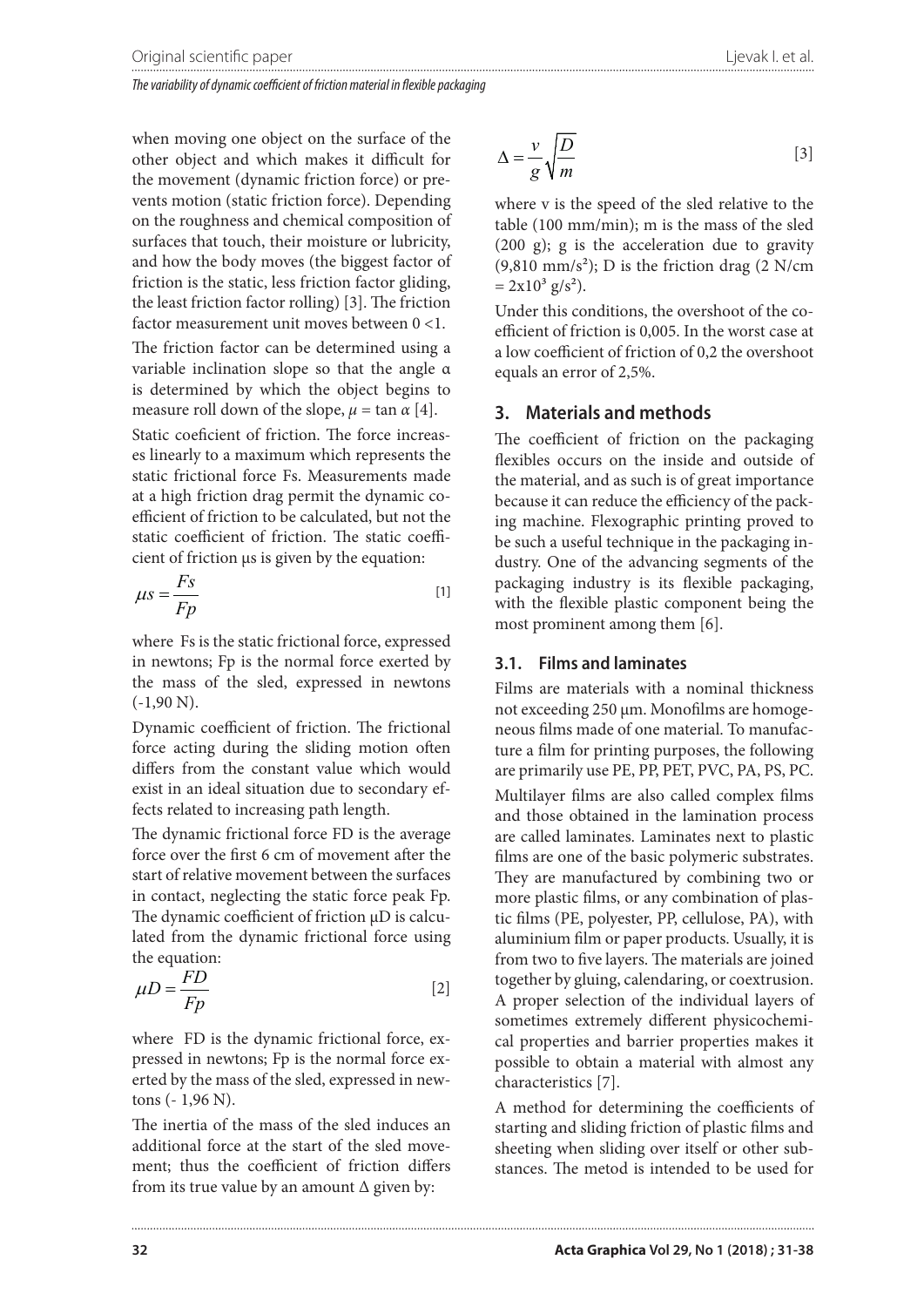*The variability of dynamic coefficient of friction material in flexible packaging*

This method serves primarily for quality control. It does not give a comprehesive assessment of the machinability on packaging or processing machines since other effects, electrostatic charges, air cushion, local rise of temperature and abrasion involved [8].

# **4. Experimental part**

Materials used in this study are laminates which are used in food packaging duplex OPA/ PE and BOPP/PPmet, triplex PET/AL/PELD. Measurements were performed on 20 samples for each laminate on the outside and inside of the material.

| Table 1. Technical characteristics of the materials |
|-----------------------------------------------------|
| <b>BOPP/PPmet</b>                                   |

| Characteristics  | <b>Standard ISO   Measure</b> |                 | Value     |
|------------------|-------------------------------|-----------------|-----------|
| Width            |                               | mm              | 527       |
| Height           |                               | mm              | 300       |
| Thickness        | ISO 4593                      | um              | $43 - 45$ |
| Total grammar    | ISO 536                       | $g/m^2$         | 42        |
| Weld temperature |                               | $\rm ^{\circ}C$ | 115       |

**Table 2. Technical characteristics of the materials PET/ AL/PELD**

| Characteristics  | <b>Standard ISO   Measure</b> |                  | Value  |
|------------------|-------------------------------|------------------|--------|
| Width            |                               | mm               | 340    |
| Height           |                               | mm               | 130    |
| Thickness        | ISO 4593                      | $\mu$ m          | 97-101 |
| Total grammar    | ISO 536                       | g/m <sup>2</sup> | 111,68 |
| Weld temperature |                               | $\rm ^{\circ}C$  | 118    |

| Table 3. Technical characteristics of the materials OPA/PE |  |
|------------------------------------------------------------|--|
|------------------------------------------------------------|--|

| <b>Characteristics</b> | <b>Standard ISO   Measure</b> |                  | Value |
|------------------------|-------------------------------|------------------|-------|
| Width                  |                               | mm               | 220   |
| Height                 |                               | mm               | 1000  |
| Thickness              | ISO 4593                      | $\mu$ m          | 90    |
| Gramatura uku-         | ISO 536                       | g/m <sup>2</sup> | 79,05 |
| pna                    |                               |                  |       |
| Weld temperature       |                               | $^{\circ}$ C     | 115   |

The surface area of the material has a high impact on the coefficient of friction, so microscope Dino Lite obtained a detailed sample structure. Samples of lengths of 0,5 cm were taken for each material.



**Figure 1. Structure of polymeric materials duplex and triplex a) BOPP/PPmet; b) PET/AL/PELD**

Microscope analysis could not be performed on the duplex laminate OPA / PE on its structure and transparency of the material, due to reflection, where the surface could not obtain accurate spectrophotometric curve of the wavelength of the visible spectrum. Therefore, it made analysis reflection of gray tones, which are measured in the 0-255 level of grayness at the duplex BOPP / PP met and triplex PET / AL / LDPE in order to get a surface structure in the opposite direction of the pulling of the material to the finished product. Drawn curves show the values of gray tones on the material.



**Figure 2. Representation of the gray tones in the material BOPP/PPmet**



**Figure 3. Representation of the gray tones in the material PET/AL/PELD**

The coefficient of friction was measured in the laboratory according to ASTM 1894 method. The measuring device was SST3-XS, RDM with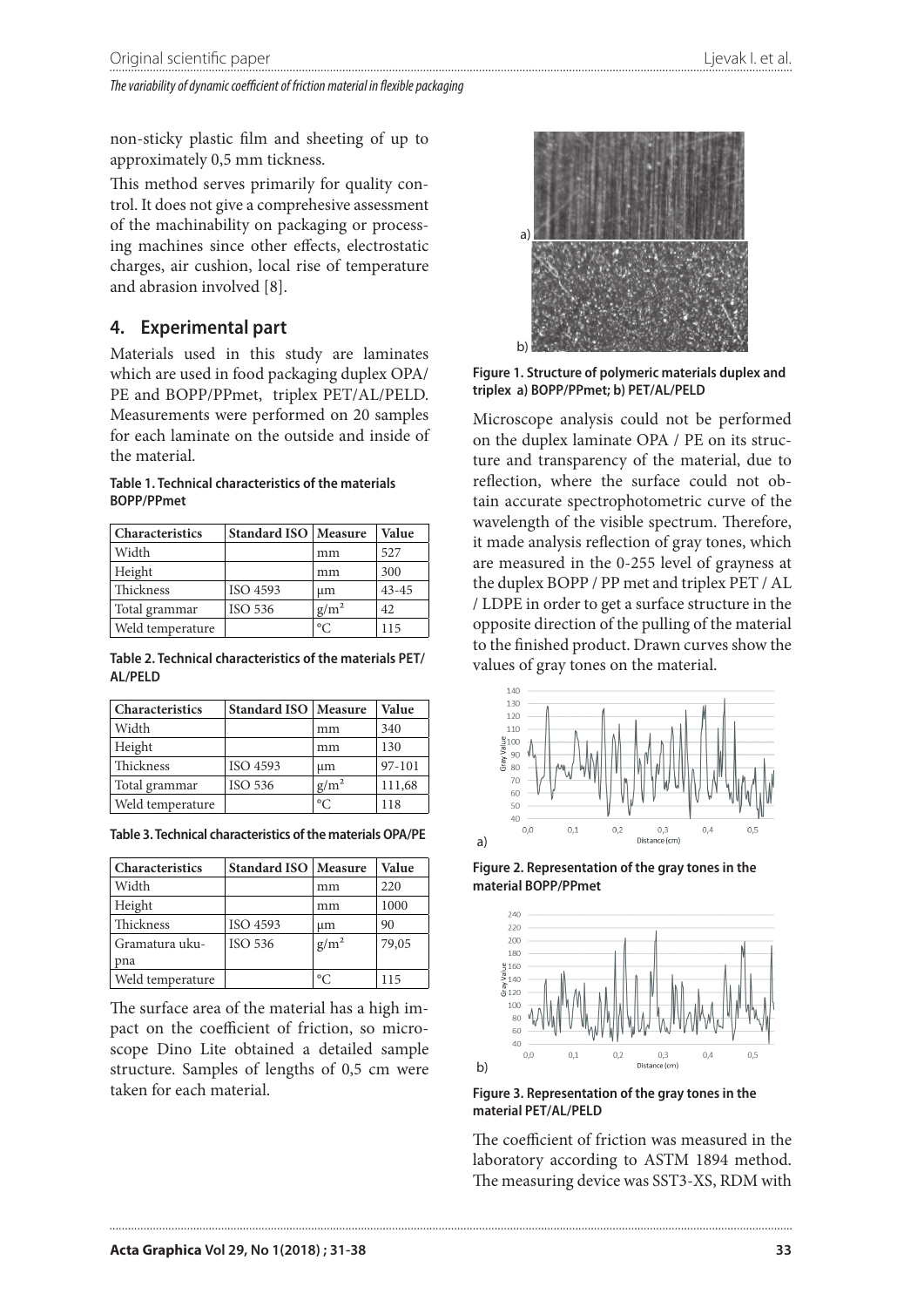a speed control of 1 mm / min to 1000 mm /  $min \pm 0.5$ %. The working environment moved within a temperature span of 5-50 ° C. The dynamic coefficient of friction is the continuous average value obtained when the film passes at a given speed over a given distance. During this test in the laboratory, the film motion velocity is 100 mm / min in the distance of 100 mm. The foil is pressed with a weigh of  $200g = 1,96$  N. The coefficient of friction of films usually ranges between 0,2 and 1. Tolerance is  $\pm 2$  [5].

The materials separately show the following:

#### **Table 4. COF value of the material before the lamination**

| <b>Material</b> | Method             | <b>Standard</b> | <b>Value COF</b> |
|-----------------|--------------------|-----------------|------------------|
| <b>BOPP</b>     | ASTM D-1894        | ISO 8295        | 0,30             |
| <b>OPA</b>      | ASTM D-1894        | <b>ISO 8295</b> | 0.29             |
| <b>PE</b>       | ASTM D-1894        | <b>ISO 8295</b> | $0,17-0,22$      |
| <b>PP</b>       | ASTM D-1894        | ISO 8295        | 0.25             |
| <b>PET</b>      | ASTM D-1894        | <b>ISO 8295</b> | $0,45-0,50$      |
| <b>PELD</b>     | <b>ASTM D-1894</b> | <b>ISO 8295</b> | $0,17-0,22$      |

After the results obtained on samples of the material of  $n = 20$  measurements for each material OPA / PE, BOPP / PPmet, PET / AL / LDPE a set of variable data is obtained and the mean value of measurements whose results are shown in Table 5.

#### **Table 5. Measurements on 20 samples for COF laminated materials**

| $\mathbf n$ | <b>BOPP/</b>  | OPA/      | PET/AL/     | <b>BOPP/</b> | <b>OPA</b> / | PET/AL/     |
|-------------|---------------|-----------|-------------|--------------|--------------|-------------|
|             | $\mathbf{PP}$ | <b>PE</b> | <b>PELD</b> | <b>PP</b>    | <b>PE</b>    | <b>PELD</b> |
|             | (COF          | (COF      | (COF)       | (COF)        | (COF         | (COF)       |
|             | IN)           | IN)       | IN)         | OUT)         | OUT)         | OUT)        |
| 1           | 0,312         | 0,121     | 0,176       | 0,245        | 0,239        | 0,302       |
| 2           | 0,325         | 0,153     | 0,174       | 0,252        | 0,229        | 0,229       |
| 3           | 0,334         | 0,15      | 0,169       | 0,245        | 0,246        | 0,284       |
| 4           | 0,299         | 0,145     | 0,172       | 0,245        | 0,244        | 0,298       |
| 5           | 0,325         | 0,162     | 0,158       | 0,248        | 0,248        | 0,310       |
| 6           | 0,412         | 0,123     | 0,186       | 0,256        | 0,259        | 0,315       |
| 7           | 0,296         | 0,134     | 0,172       | 0,291        | 0,247        | 0,303       |
| 8           | 0,310         | 0,156     | 0,174       | 0,265        | 0,256        | 0,331       |
| 9           | 0,325         | 0,194     | 0,187       | 0,253        | 0,252        | 0,327       |
| 10          | 0,358         | 0,185     | 0,171       | 0,248        | 0,248        | 0,324       |
| 11          | 0,378         | 0,162     | 0,178       | 0,244        | 0,261        | 0,223       |
| 12          | 0,298         | 0,159     | 0,184       | 0,237        | 0,232        | 0,309       |
| 13          | 0,289         | 0,141     | 0,177       | 0,257        | 0,241        | 0,312       |
| 14          | 0,321         | 0,129     | 0,192       | 0,263        | 0,254        | 0,292       |
| 15          | 0,389         | 0,138     | 0,183       | 0,253        | 0,264        | 0,287       |
| 16          | 0,323         | 0,136     | 0,165       | 0,261        | 0,247        | 0,324       |
| 17          | 0,329         | 0,146     | 0,162       | 0,259        | 0,249        | 0,328       |
| 18          | 0,319         | 0,151     | 0,181       | 0,247        | 0,234        | 0,314       |
| 19          | 0,308         | 0,149     | 0,179       | 0,241        | 0,254        | 0,321       |

| n              | <b>BOPP/</b> | OPA/  | <b>PET/AL/ BOPP/</b> |           | OPA/       | PET/AL/     |
|----------------|--------------|-------|----------------------|-----------|------------|-------------|
|                | <b>PP</b>    | PE.   | <b>PELD</b>          | <b>PP</b> | <b>PF</b>  | <b>PELD</b> |
|                | (COF)        | (COF) | (COF)                | (COF)     | (COF)      | (COF)       |
|                | IN)          | IN)   | IN)                  | OUT)      | <b>OUT</b> | OUT)        |
| 20             | 0.317        | 0,135 | 0,188                | 0,249     | 0,231      | 0,314       |
| $\overline{x}$ | 0,328        | 0,148 | 0,176                | 0,252     | 0,246      | 0,302       |

The arithmetic mean shows us the location of the statistical data on the numerical axis and their average. That is to say, the number is the closest to the data in theoretical and practical terms.

$$
\bar{x} = \frac{1}{n}(x_1 + \dots + x_n) = \frac{1}{n} \sum_{i=1}^{n} x_i
$$
 [4]

The standard departure or standard deviation (*s*) is the average mean square deviation of the numerical values of some size x1, x2, ..., xn of their arithmetic mean  $\bar{x}$ . The standard deviation shows how close the data is to us. Smaller the *s*, closer x to the data. If  $s = 0$ , all values are the same, and x equals all values.

$$
s^{2} = \frac{1}{n} \left[ \left( x1 - \bar{x} \right)^{2} + \dots + \left( xn - \bar{x} \right)^{2} \right]
$$
  

$$
s^{2} = \frac{1}{n} \sum_{i=1}^{n} (xi - \bar{x})^{2} \qquad [5]
$$

In this research work, through the results of 20 measurements of the friction coefficient and after calculated average values of results, the standard deviation is presented for each material separately. The calculation shows how much the results obtained deviate from the average.

The results obtained are shown in Table 6.

**Table 6. Standard deviation for coefficient of friction according to ISO 8295**

| Laminate | <b>ISO</b> |              | Standard devi- Standard devia- |
|----------|------------|--------------|--------------------------------|
| material | standard   | ation COF IN | tion COF OUT                   |
| BOPP/PP  | ISO 8295   | 0,032        | 0,012                          |
| OPA/PE   | ISO 8295   | 0,018        | 0.019                          |
| PET/AL/  | ISO 8295   | 0,009        | 0.029                          |
| PELD     |            |              |                                |

The relative standard deviation or coefficient of variation (v) is the ratio of standard deviation and arithmetic mean  $(\bar{x})$  multiplied by 100.

 $coefficient of variation (%) = \frac{\text{standard deviation}}{\text{average coefficient of friction}} x 100$  [6]  $v(\%) = \frac{\sigma}{x}xd$ 

The results obtained are shown in the Table 7.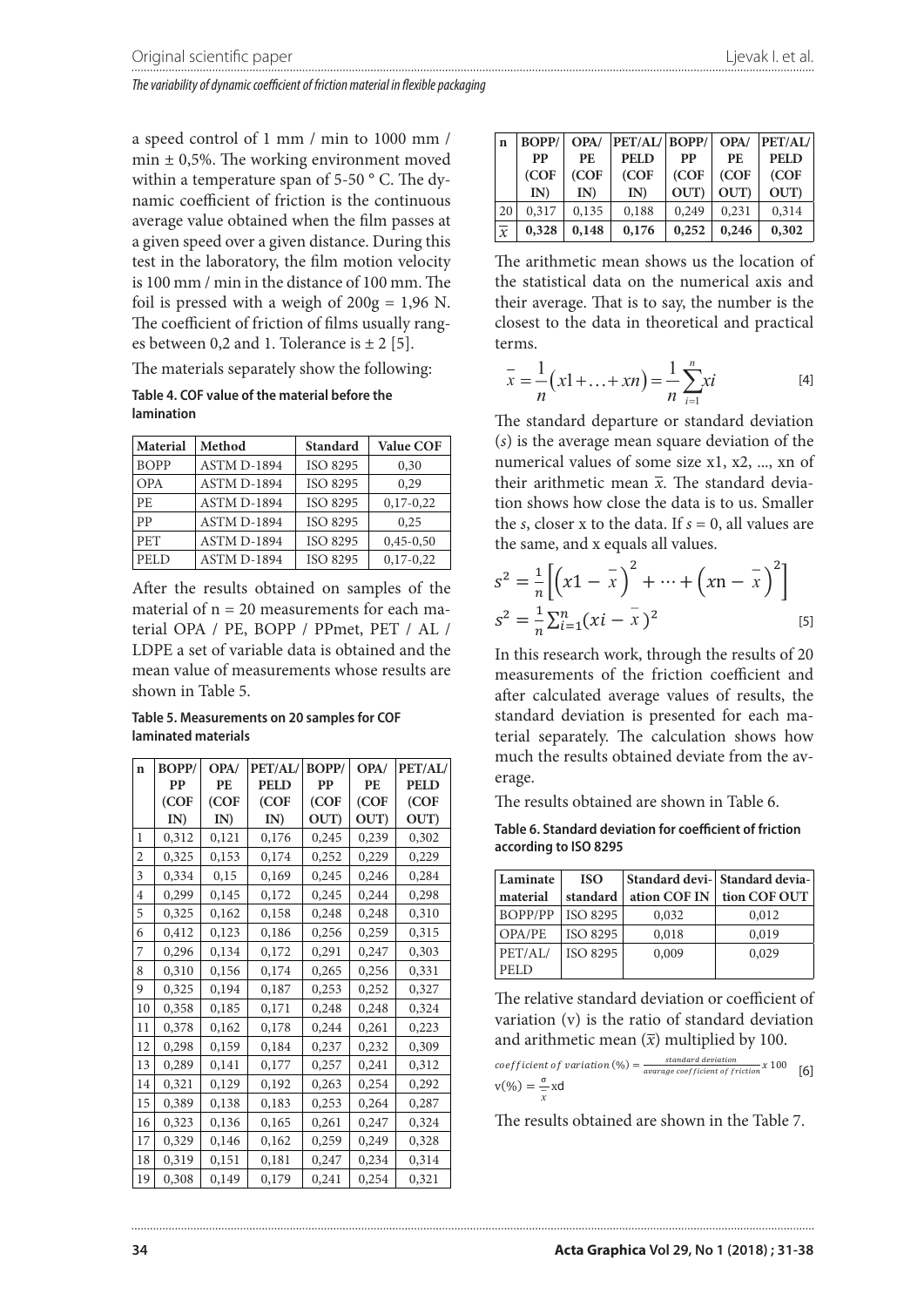*The variability of dynamic coefficient of friction material in flexible packaging*

| Laminate ma-<br>terial (nominal<br>thickness in | <b>Standard deviation</b><br>Avarage<br>coefficient of<br>- COF (Coefficient<br>of variation)<br>friction $(n=20)$ |       |             |            |
|-------------------------------------------------|--------------------------------------------------------------------------------------------------------------------|-------|-------------|------------|
| $\mu$ m)                                        | <b>OUT</b><br>IN                                                                                                   |       | IN          | <b>OUT</b> |
| <b>BOPP/PP</b>                                  | 0,328                                                                                                              | 0,252 | 0,032       | 0,012      |
| $(43-45)$                                       |                                                                                                                    |       | $(9,8\%)$   | $(4,6\%)$  |
| OPA/PE                                          | 0,148                                                                                                              | 0,246 | 0,018       | 0,019      |
| (90)                                            |                                                                                                                    |       | $(12, 4\%)$ | $(4,0\%)$  |
| PET/AL/PELD                                     | 0,176                                                                                                              | 0,302 | 0,009       | 0,029      |
| $(97-101)$                                      |                                                                                                                    |       | $(5,0\%)$   | $(9,7\%)$  |

**Table 7. Precision of dynamic coefficient of friction**

Finally, the roughness of the surface of all three materials was researched, both inside and outside. The measurement was performed using TR200. The roughness of the surface is measured on the part of the sample to which the head of the device that accompanies the surface at a constant rate is placed. When the sharp needle on the head of the device collects the data it generates them and we obtain the result parameters. In this research, we measured arithmetical mean deviation of profile (Ra). Ra is arithmetic mean of absolute values of profile deviation (Yi) from mean within sampling length. The measurement unit Ra is micron (μm).

$$
Ra = \frac{1}{n} \sum_{i=l}^{n} |Yi|
$$
\n<sup>17</sup>\n<sup>18</sup>\n<sup>19</sup>\n<sup>20</sup>\n<sup>21</sup>\n<sup>32</sup>\n<sup>33</sup>\n<sup>34</sup>\n<sup>35</sup>\n<sup>36</sup>\n<sup>37</sup>\n<sup>38</sup>\n<sup>39</sup>\n<sup>30</sup>\n<sup>30</sup>\n<sup>31</sup>\n<sup>32</sup>\n<sup>34</sup>\n<sup>35</sup>\n<sup>36</sup>\n<sup>36</sup>\n<sup>37</sup>\n<sup>38</sup>\n $\times$ 

The measurement was performed for  $n = 10$ for each material, for the three samples on the inside 10 measurements, and for the three samples on the outside of the same sample for 10 measurements. The following results are presented in Table 8.

**Table 8. Roughness of surface Ra value of laminated materials**

| n              | <b>BOPP/</b> | OPA/   | PET/        | <b>BOPP/</b> | OPA/   | PET/AL/     |
|----------------|--------------|--------|-------------|--------------|--------|-------------|
|                | PP (Ra       | PE (Ra | AL/         | <b>PP</b>    | PE (Ra | <b>PELD</b> |
|                | IN)          | IN)    | <b>PELD</b> | (Ra)         | OUT)   | (Ra         |
|                |              |        | (Ra IN)     | OUT)         |        | OUT)        |
| 1              | 0,002        | 0,003  | 0,071       | 0,004        | 0,004  | 0,062       |
| $\overline{c}$ | 0,004        | 0,004  | 0,008       | 0,004        | 0,004  | 0,004       |
| 3              | 0,005        | 0,006  | 0,004       | 0,003        | 0,006  | 0,002       |
| 4              | 0,008        | 0,001  | 0,003       | 0,002        | 0,012  | 0,005       |
| 5              | 0,004        | 0,003  | 0,002       | 0,005        | 0,001  | 0,005       |
| 6              | 0,005        | 0,004  | 0,002       | 0,004        | 0,004  | 0,005       |
| 7              | 0,004        | 0,004  | 0,004       | 0,004        | 0,005  | 0,010       |

| n  | BOPP/<br>IN) | OPA/<br>PP (Ra   PE (Ra<br>IN) | PET/<br>AL/<br><b>PELD</b> | BOPP/<br>PP<br>(Ra | OPA/<br>PE (Ra<br>OUT) | PET/AL/<br><b>PELD</b><br>(Ra) |
|----|--------------|--------------------------------|----------------------------|--------------------|------------------------|--------------------------------|
|    |              |                                | (Ra IN)                    | OUT)               |                        | OUT)                           |
| 8  | 0,004        | 0,003                          | 0,002                      | 0,006              | 0,004                  | 0,007                          |
| 9  | 0,002        | 0,005                          | 0,003                      | 0,007              | 0,006                  | 0,008                          |
| 10 | 0,005        | 0,006                          | 0,004                      | 0,003              | 0,003                  | 0,004                          |

### **5. Results and discussion**

Based on the obtained results, it can be seen that migration within the material shows instability and that COF values differ.

Chart 1. shows the variability of the internal friction coefficient for the tested packaging material, where it can be seen that after the laminating the values move to BOPP / PPmet within the standard, while the values for OPA / PE and PET / AL / PELD laminates are slightly below 0,2.



**Chart 1. The internal friction coefficient of the laminate on samples of n = 20**

Variability of the external coefficient of friction for the tested packaging material shows that all the tested samples range from 0,2 to 1 as there are no values that deviate from the standard.



**Chart 2. External friction coefficient with laminate on samples of n = 20**

The mean value was obtained as expected according to the results and showed a deviation in the internal friction coefficient only with duplex OPA / PE and triplex PET / AL / PELD. When compared to the standard deviation, we see how close the data is obtained by measuring. For ease of judgment, the characteristics of the degree of variability standard deviation was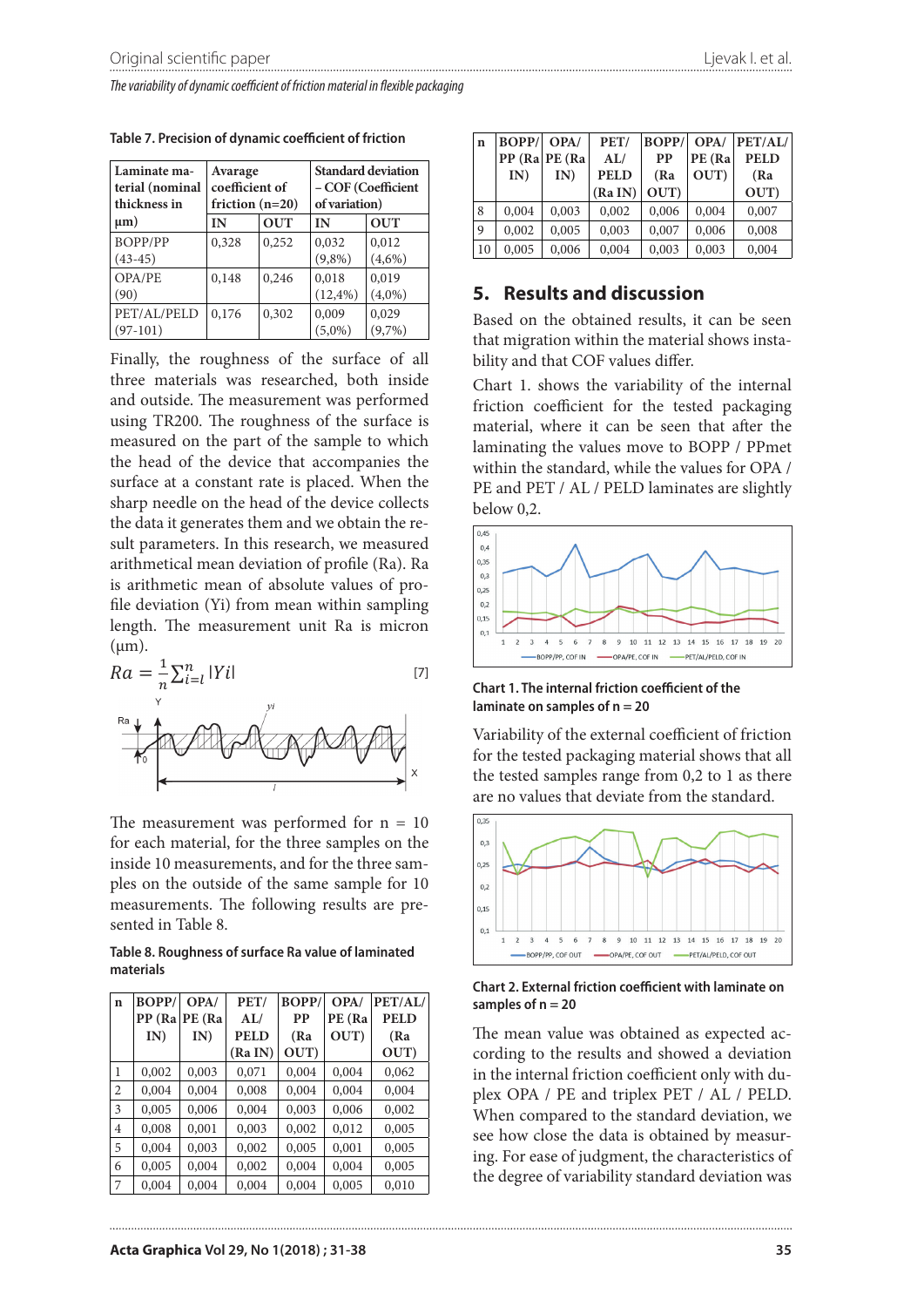calculated. The slightest deviation is in OPA / PE laminates whose results are closest to the arithmetic mean  $\bar{x}$  and is 0.13.



**Chart 3. The mean value and standard deviation of the outer and inner coefficient of friction on laminates BOPP/PPmet, OPA/PE, PET/AL/PELD**

The coefficient of variation obtained as the ratio of the arithmetic mean and the standard deviation is multiplied by 100. The average deviation of the arithmetic mean value for the BOPP / PP internal friction coefficient is 0,328 or 9,8%. The lowest coefficient of variation is in the OPA / PE outer coefficient of friction laminate and is 4% or 0,019.



**Chart 4. Coefficient of variation (%) of outer and inner coefficient of friction on laminates BOPP/PPmet, OPA/ PE, PET/AL/PELD**

Polymer laminated materials investigated in this paper show very low surface roughness, due to its exceptional smoothness and shine [11]. The roughness of the surface has a great influence on the glide of the material itself and may affect the movement of the material on the packaging machine.



**Chart 5. The roughness of the surface (Ra) on the inner side of the laminate BOPP / PPmet, OPA / PE, PET / AL / PELD of n = 10**



**Chart 6. Roughness of the surface (Ra) on the outside of the laminate BOPP / PPmet, OPA / PE, PET / AL / PELD of n = 10**

# **6. Conclusions**

By examineing the dynamic coefficient of friction polymer materials in this paper, we have obtained several conclusions. Tests and measurements of material sliding coefficient depend to a large extent on the measurement conditions and equipment at which the measurement is performed. Two surfaces of inner and outer material were measured. The results of the dynamic coefficient of friction were obtained individually and their mean value  $(\bar{x})$ . The mean value is visible on the indicators of their sparse or dispersion. Internal and external coefficients of friction of laminated materials are shown by the absolute dispersion measure, and that is the standard deviation (*s*) and relative dispersion measure or coefficient of variation (v). Standard deviation as the average deviation of the original values from the arithmetic mean. Coefficient of variation as a percentage of standard deviation from the arithmetic mean.

The maximum deviation referred to the internal friction coefficient showed a duplex laminate BOPP / PPmet, which was 0,032. While in the case of the external coefficient of friction the greatest deviation from the arithmetic medium for triplex laminate PET / AL / PELD is 0,029. The internal OPA / PE material shows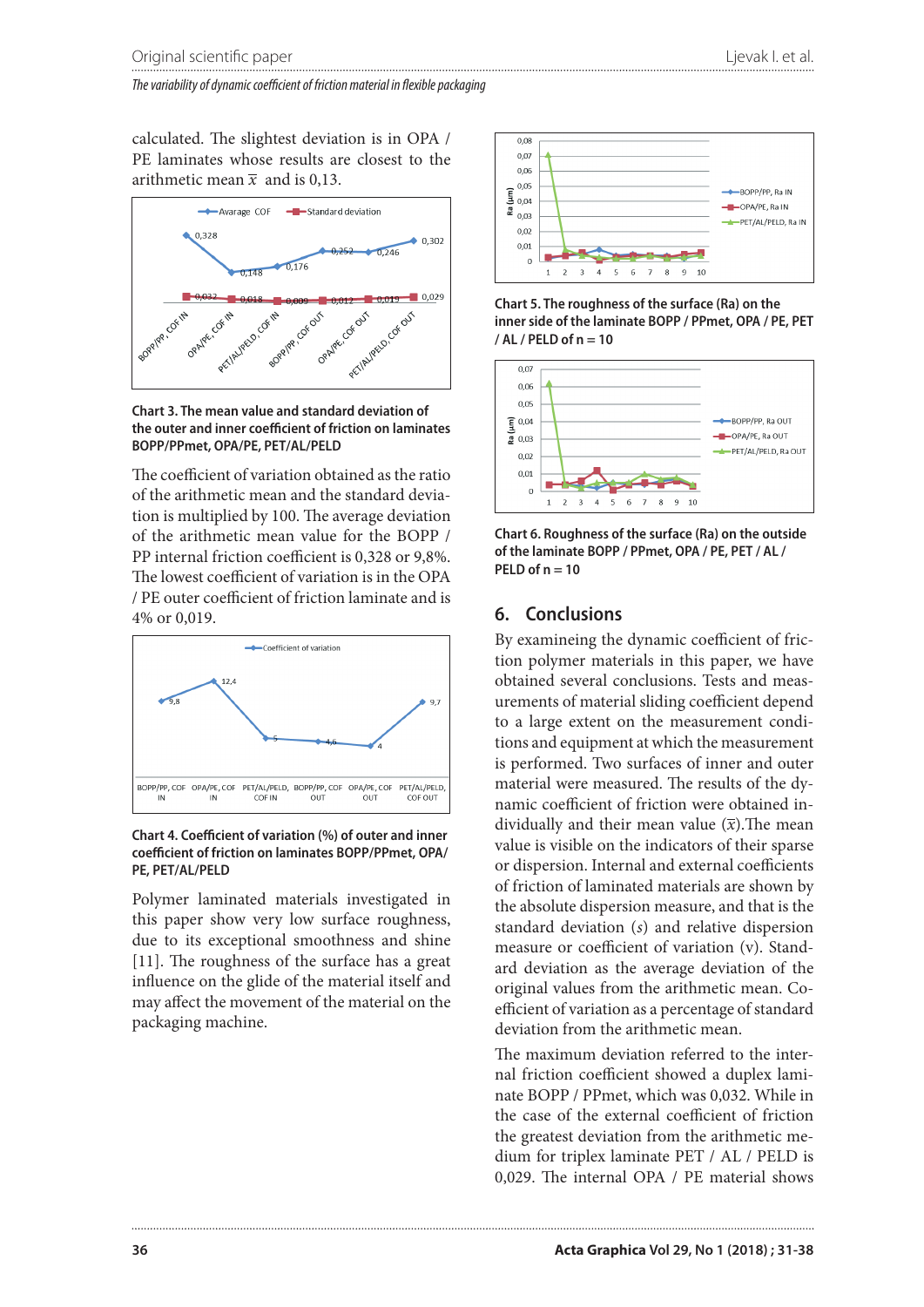*The variability of dynamic coefficient of friction material in flexible packaging*

the highest variation coefficient of 12,4%, while for the same material for the external coefficient of friction the coefficient of variation is at least 4% and shows the lowest dispersion of the results.

The roughness of the surface of Ra indicates the very smooth surface of the material. The biggest difference is the triplex PET/AL/PELD material which shows slightly larger roughness than the other two samples. Ra values range from 0,002 to 0,008 μm for the inner surface of the material. The outer surface shows values from 0,002 to 0,012 μm.

Considering to the presented results it is shown that due to the impact of laminating the materials themselves, and migrate Slip Additives within the material values differ. The pre-curing monomaterials exhibit certain friction coefficient values, but when materials are joined to the laminate friction coefficients are changed. The difference in these results is expected due to change in the properties of the material.

Inclusive, all materials are within permissible limits of tolerance  $\pm 2$  of the results obtained by this research.

#### **7. References**

- 1. Selke S.E., Hernandez R.J., 2016. Packaging: Polymers in Flexible Packaging, Encyclopedia of Materials, Reference Module in Materials Science and Materials Engineering.
- 2. Mensitieri G., Scherillo G., Iannace S., 2013. Flexible packaging structures for high pressure treatments, Innovative Food Science & Emerging Technologies, Volume 17, Pages 12-21.
- 3. Galić K., Ciković N., Berković K., 2000. Analiza ambalažnog materijala, Sveučilište u Zagrebu.
- 4. Sekhar J., 2018. Tunable Coefficient of friction with surface texturing in materials engineering and biological systems, Current Opinion in Chemical Engineering.
- 5. ISO 8295:1995. Plastic Film and sheeting Determination of the coefficient of friction, European standard.
- 6. Bates Irena, Zjakić Igor, Budimir Ivan, 2014. Assessment of the print quality parameters impact on the high-quality flexographic print visual experience, The Imaging Science Journal, Volume 63 (2), Pages 103- 110.
- 7. Izdebska Joanna, Sabu Tomas, 2015. Printing on Polymers.
- 8. Jankowiak T., Rusinek A., List G., Sutter G., Abed F., 2015. Numerical analysis for optimizing the determination of dynamic friction coefficient, Tribiology International.
- 9. Pauše Ž., 1993. Uvod u matematičku statistiku. Školska knjiga, Zagreb.
- 10. Pavlović Ž., Novaković D., Cigula T., 2012. Wear analysis of the offset printing plates non – printing areas depending on exploitation. Technical Gazette 19, 3(2012), 543-548.
- 11. Barry A. Morris, 2017. The Science and Technology of Flexible Packaging, Multilayer Films from Resin and Process to End Use, A volume in Plastics Design Library, Pages 69–119.